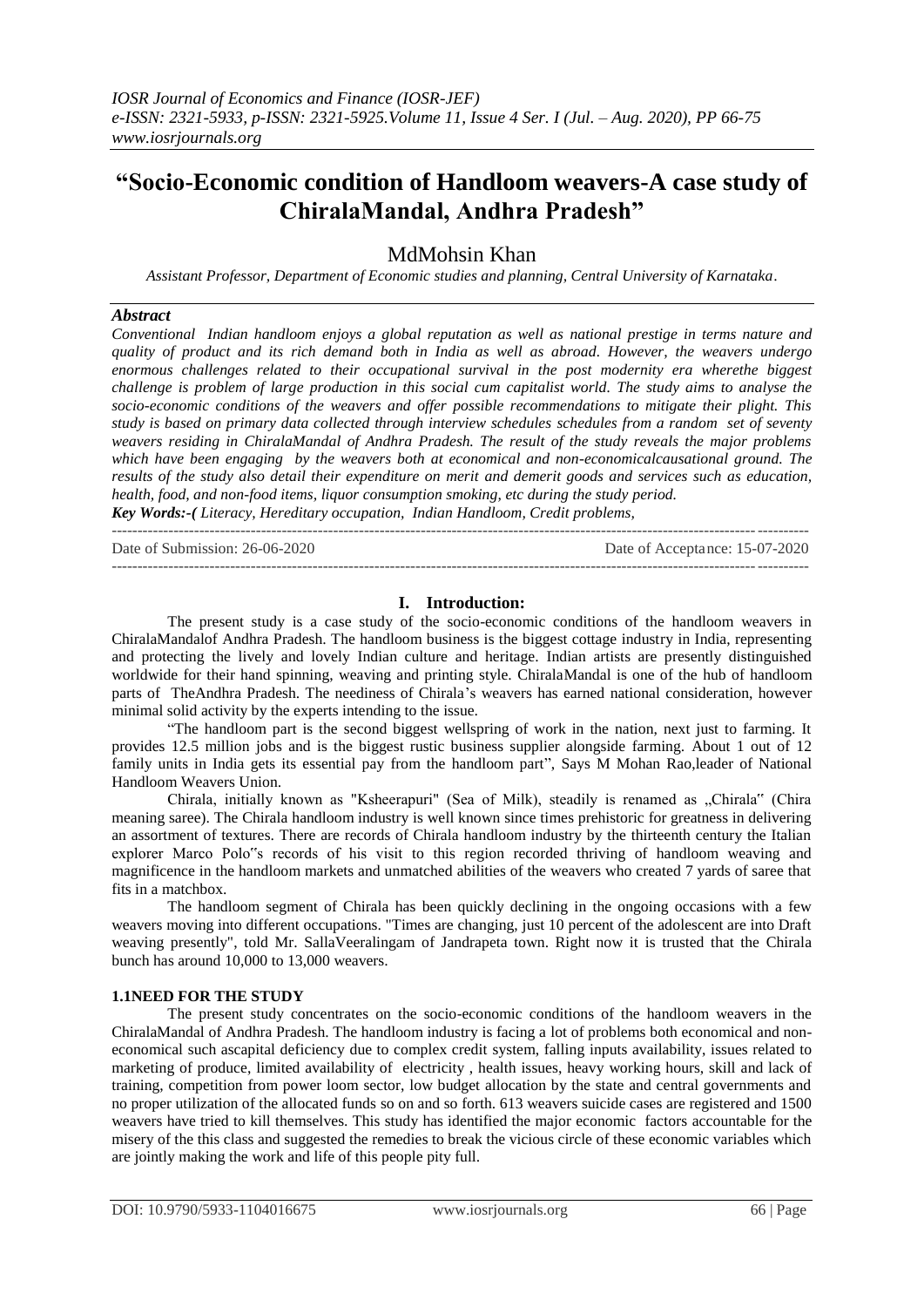#### **I.2 STATEMENT OF THE PROBLEM**

The handloom industry is unfolding over the many components of the country and covers not solely the consumer goods wants of folks however conjointly provides substantial for export. The loom sector in the Republic of India contains 3 major varieties particularly 1) cotton-weaving 2) wool weaving 3) silk weaving. loom sector in Andhra Pradesh is assessed into 2 broad classes particularly the organized sector and unorganized sector. The organized sector includes the first weavers, the co-operative societies and also the industrial cooperative societies. The Unorganized sector consists of a profit-motivate man of affairs like a producer, weaver, master weavers and also the independent weavers. At this stage, the subsequent queries arise.

- 1. What is the economic development of loom weavers?
- 2. What are the factors causative to the slowness of the normal or traditional weavers?
- 3. What are the solutions to the known problem?

The main motive of this study to explore the Socio-Economic conditions of the handloom weavers in Chirala of Andhra Pradesh. An attempt has been made in this study to find answers to these questions and tp provide possible remedies.

#### **II. Methodology**

The principle point of the examination is to comprehend the financial status of handloom weavers in Chiralavillage of Andhra Pradesh by collecting data from seventy handloom families. This examination likewise gives a concise review about the issues looking by the handloom weavers and the administrative arrangements were embraced for the welfare of the handloom weavers in Andhra Pradesh just as in India.

#### **2.1 OBJECTIVES OF THE STUDY**

- 1. To explore the social and economic condition of the handloom weavers such as income literacy, health etc.
- 2. To analyse the production and distribution and consumption issues pertaining to handloom weavers in the study area.

#### **2.2 SAMPLE DESIGN:**

The design of this study is based on both primary and secondary data. The secondary data has been collected from the Ministry of Textiles, India, National Handloom Development Corporation, books, articles and reports have been studied from different websites like EPW (an economic and political weekly), research gate, JSTOR(journal storage), etc.

The primary data has been collected on the basis of a sample survey with the help of a questionnaire and the questionnaire has been filled through direct personal interviews. The sampling method used in this study is a random sampling method.

#### **III. Review Of Literature**

K. Chellappan (1984) in his investigation communicated that investment involves the second position among the three supreme necessities of human life. His work focuses on the historical backdrop of the exchange that goes back to five,800 years, its financial significance, the issues looked by this exchange and also explanations behind its across the country's quality. His work also uncovers the structure, association and compensation conditions inside the handloom exchange. It furthermore proposes the measures fitting for the improvement of loom exchange Asian countries.

PrabinBaishya (1989) has pointed get into his study that the income generated by the industries flows, departure aside their forward and backward linkages, through 2 channels, viz, leader and worker where employed staff area unit engaged and thru a 1 approach line wherever solely family labor is employed. within the handloom trade financial gain of associate enterprise varies in keeping with its size, that is the range of looms, kind and quality of the fabrics created and period of the work.

As reported within the Economic Times, the loom sector occupies a major place within the rural-urban technological and social linkage within the Indian economy. Despite a variety of policy measures formulated for its development, the loom sector has not mature enormously. This is often attributable to the overlapping role of varied textile sectors, the unorganized structure of the loom sector, lack of adequate promoting and infrastructural base for his or her growth and promotion.

Dr.SailendraNarain (2000) whereas dilating on this subject pointed out that the handlooms sector forms an area of India's wealthy heritage and exemplifies the richness and art of the weavers. The loom (Reservation of Articles for production) Act 1985 aims at protecting the interests of weavers. underneath this act, eleven textile articles area unit presently reserved for exclusive production by handlooms units. So as to assist in the formulation of effective schemes for the advantage of loom weavers, NCAER was assigned the task of endeavour a census of Handlooms in 1995-96 by the Ministry of Textiles.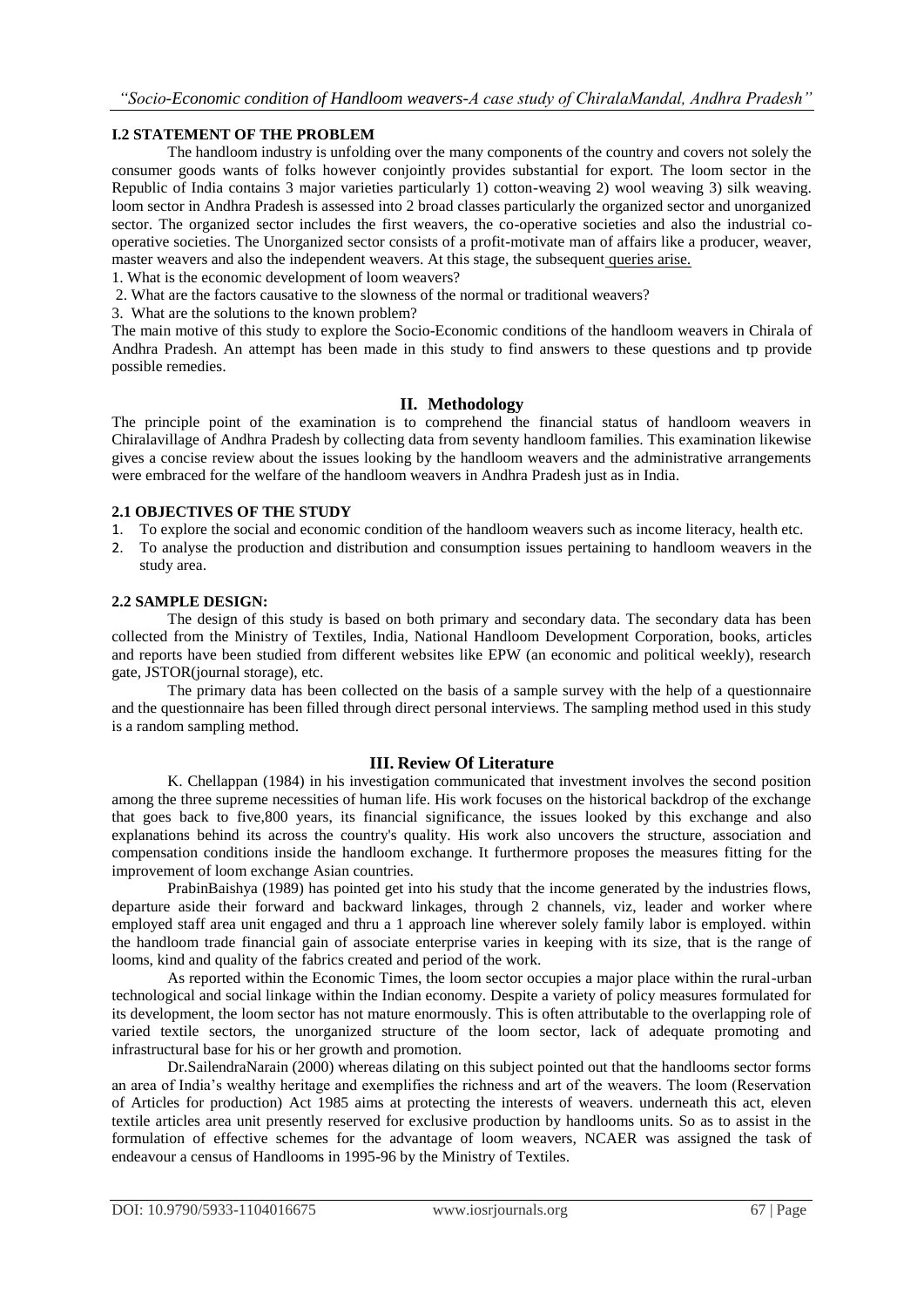Babu, (2001) identifies some major developments that have shaped the evolution of loom silk weaving trade once independence, which applies to cotton loom weaving too. They are highly confirming state policy in terms of restrictions on the mill sector, reservation of an area of mills spindle to supply measures for loom clothes and reorganization of production structure through the creation of co-operatives.

Nimbalkar (2002) in his study he highlights that the loom sector plays a significant role within the society provides direct and indirect employment to six.5 million folks engaged in such activities. This sector withstands competition as a result of government intervention through money help varied welfare schemes for the country's property.

#### **IV. Data Analysis And Interpretation**

The present analysis has been carried on study objective oriented variables such income ,expenditure, literacy general and gender wise, health etc.

| Table No. 4.1 |            |            | Table No. 4.2 |                                                                                                                                                  |         |
|---------------|------------|------------|---------------|--------------------------------------------------------------------------------------------------------------------------------------------------|---------|
| Gender        | Population | Percentage | age group     | <b>Frequency</b>                                                                                                                                 | Percent |
| Female        | 29         | 41.4       | $19 - 29$     | $\overline{2}$                                                                                                                                   | 2.9     |
| Male<br>41    |            | 58.6       | $30 - 40$     | 21                                                                                                                                               | 30.0    |
|               |            |            | $41 - 50$     | 26                                                                                                                                               | 37.1    |
|               |            |            | $51 - 61$     | 16                                                                                                                                               | 22.9    |
| Total         | 70         | 100        | $62+$         | 5                                                                                                                                                | 7.1     |
|               |            |            | <b>Total</b>  | 70                                                                                                                                               | 100.0   |
|               |            |            |               | $S_{\text{out}}$ $\alpha$ $\mu$ $\mu$ $\alpha$ $\mu$ $\gamma$ $\alpha$ $\beta$ $\alpha$ $\alpha$ $\beta$ $\beta$ $\beta$ $\beta$ $\beta$ $\beta$ |         |

**Gender and age wise population distribution.**

Source primary data Year 2018-19

# **Caste wise distribution and educational Investment.**

| Table No. 4.2 |           |         |                 | Table No. 4.3 |         |
|---------------|-----------|---------|-----------------|---------------|---------|
| Education     | Populatio | Percent | Expenditure     | Frequency     | Percent |
|               | n         | age     |                 |               |         |
| higher        | 15        | 21.4    | Below 6000      | 40            | 57.1    |
| secondary     |           |         | $6001 - 24800$  | 18            | 25.7    |
| Illiterate    | 17        | 24.3    | $24801 - 43600$ | 5             | 7.1     |
| Primary       | 16        | 22.9    |                 |               |         |
|               |           |         | $43601 - 62400$ | 3             | 4.3     |
| Secondary     | 22        | 31.4    |                 |               |         |
|               |           |         | $62401 - 81200$ | 3             | 4.3     |
|               |           |         |                 |               |         |
| Total         | 70        | 100     | 81201 and over  | $\mathbf{1}$  | 1.4     |
|               |           |         | Total           | 70            | 100.0   |

#### **The annual income of the household**

#### **Table No. 4.4**

| Income group      | Frequency | Percent |
|-------------------|-----------|---------|
| $1001 - 48960$    | 5         | 7.1     |
| $48961 - 96920$   | 19        | 27.1    |
| $96921 - 144880$  | 16        | 22.9    |
| $144881 - 192840$ | 8         | 11.4    |
| $192841 - 240800$ | 7         | 10      |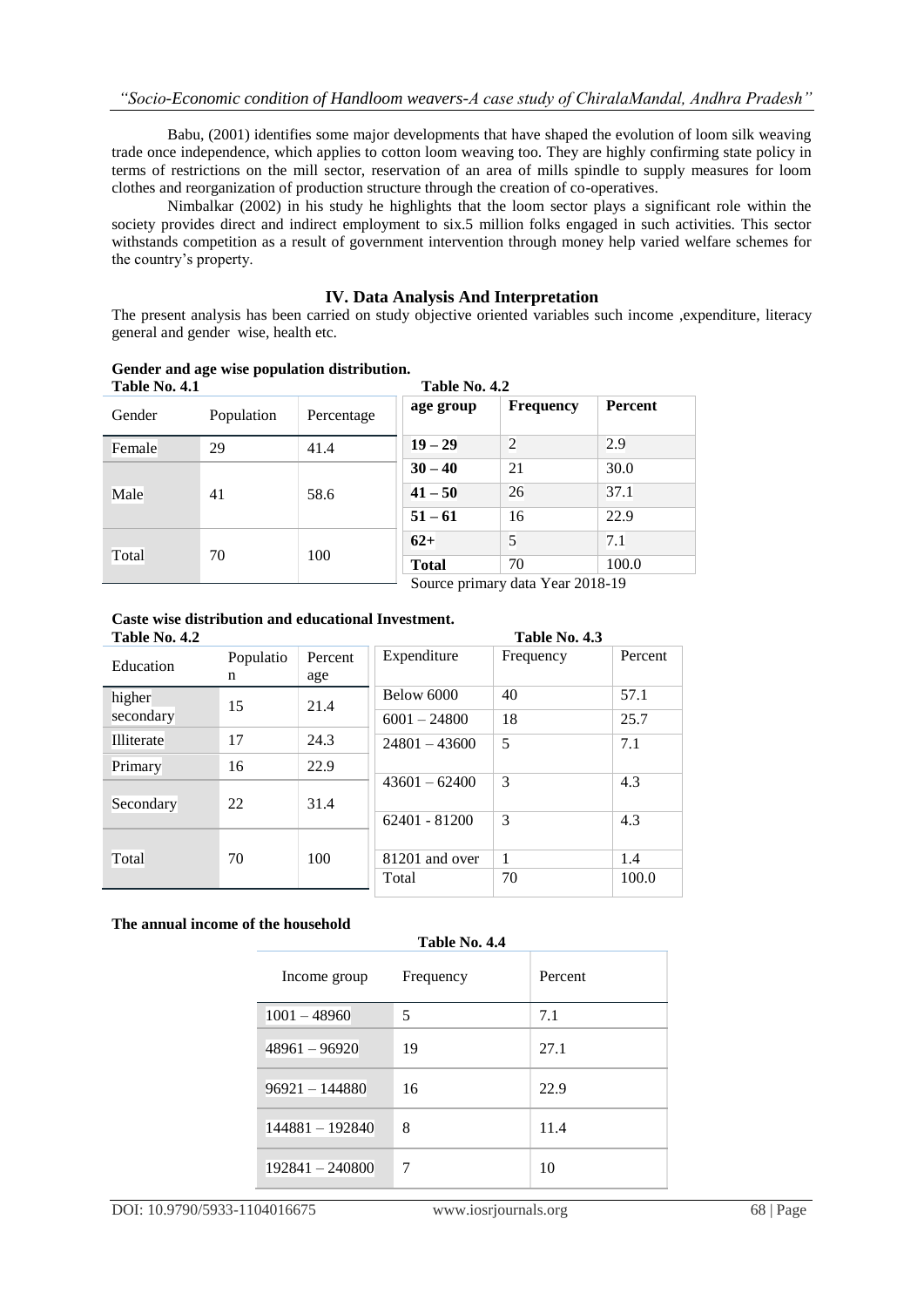| $240801 - 288760$ | $\mathfrak{D}$ | 2.9 |
|-------------------|----------------|-----|
| $288761 - 336720$ | $\overline{4}$ | 5.7 |
| $336721 - 384680$ | $\mathbf{1}$   | 1.4 |
| $576521 - 624480$ | $\mathfrak{D}$ | 2.9 |
| 864281 - 912240   | 1              | 1.4 |
| $912241 - 960200$ | $\mathbf{1}$   | 1.4 |
| $1152041+$        | $\overline{4}$ | 5.7 |
| Total             | 70             | 100 |

### **Nature, types and hours spend working.**

| Table No. 4.5 |         |            | Table No. 4.6   |         |         |
|---------------|---------|------------|-----------------|---------|---------|
| Hours         | Weavers | Percentage | of<br>type      | Weavers | Percent |
| $<= 6$        |         | 1.4        | weaver          |         |         |
| $7 - 8$       | 28      | 40         | Owner<br>weaver | 15      | 21.4    |
| $9 - 11$      | 20      | 28.6       |                 |         |         |
| $12 - 13$     | 13      | 18.6       | Labor<br>weaver | 55      | 78.6    |
| $14 - 16$     | 7       | 10         |                 |         |         |
| $17+$         | 1       | 1.4        | Total           | 70      | 100     |
| Total         | 70      | 100        |                 |         |         |

The collected data suggest that the people belong to the age group between 41-50 have significant share among the handloom weavers (**Table No. 4.2)**. Weavers belongs to PADMASHALI(backward caste) accounts for 68.6 percentage of the total respondents in the weavers which shows that handloom is the occupation of the poor class. Though the percentage of male weavers is higher than the female weavers however the gender work participationgap is low(**Table No. 4.1)**. It is also observed that substantial number ofyoung literate class is weaving because of the hereditary occupation, and fewer employment opportunities. As theirinvestment on education is very less i.e. below 6000 yearly(**Table No. 4.3)**. About sixty percent of weavers'children go to Govt. schools, therefore, the quality of education is not compatible to market desired skills. The table above also gives information that 36 percent of the weavers' annual medical expenditure lies between Rs1001-Rs8340 and with the slight change the next 33 percent of the weavers are spending from Rs8341-Rs15680 in the sample. The health problems are like body pains, fever, tuberculosis diabetes, and blood pressure. The majority of the normal weavers are going to the government hospitals. Above table 4.8 shows that 40 percent of the handloom workers are spending their income from rs102001-rs151500 for the consumption purpose annually whereas 35.7 percent of the weavers are spending from Rs52501-102000 a high level of consumption inequality prevails in the people belongs to this business. The data on income shows that 27 percent of the normal weavers household earned the income of Rs48961-Rs96920 and the weavers with this income they come under below the poverty line are 23 percent. Those who are under master weavers earned the income of Rs96921-Rs144880. And above two lakhs forty thousand income is earned by the master weavers in the sample study. Table ---- shows there are people working even more than the 8 hours to earn their livelihood. There exist a significant number of weavers working on a daily wage basis of around 79 percent.

### **Various problem faced by the handloom weavers:**

There are various problems faced by the weavers such as credit problems, scarcity of input material, inadequate marketing facilities, cooperative society issues, mismanagement, electricity problem, health problem, heavy working hours, skill problems, lack of training.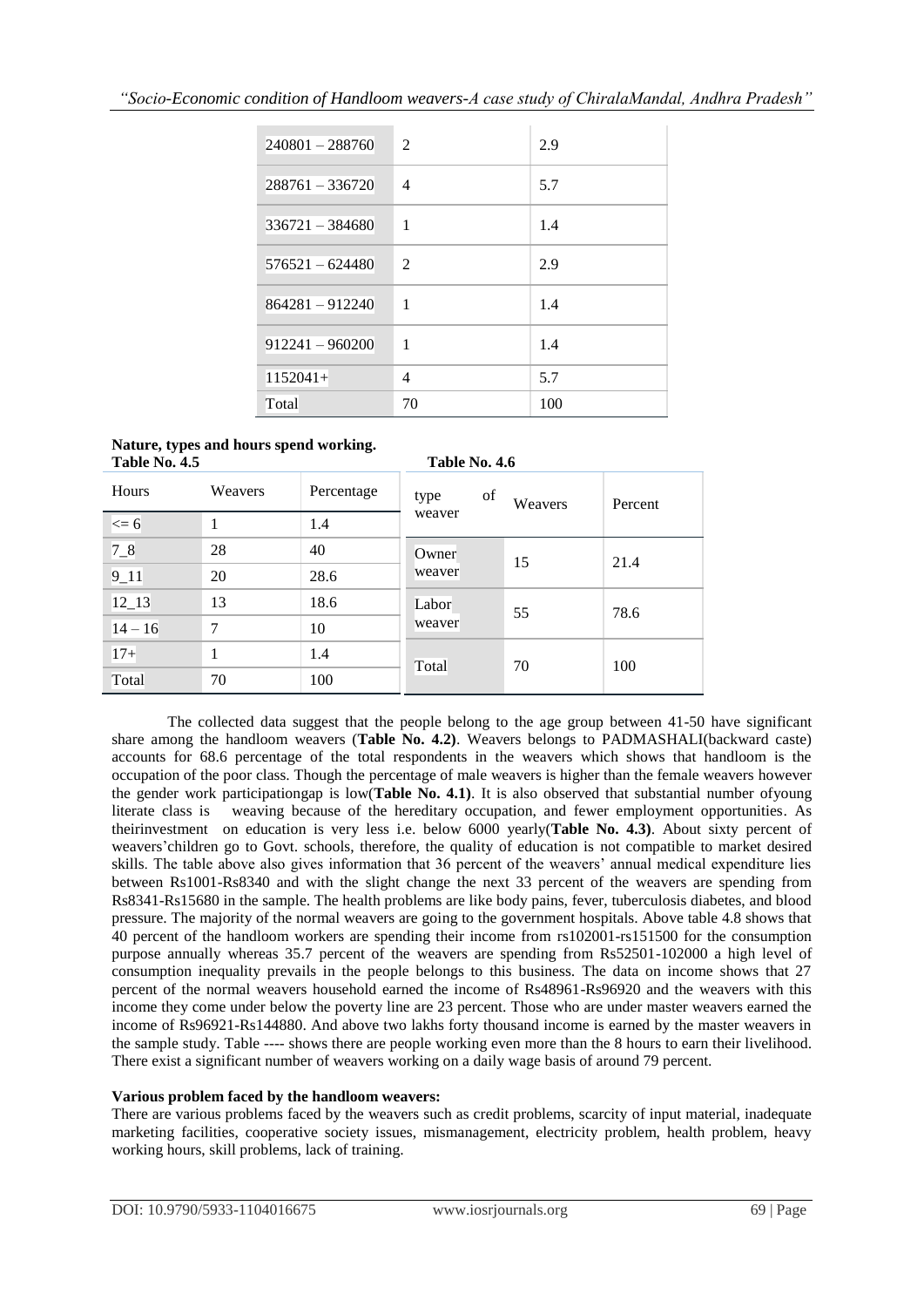#### **CREDIT ANDINPUT MATERIAL PROBLEM Table No. 4.7 Table No. 4.8**

| Ranking | Frequen<br>cy | Percent |
|---------|---------------|---------|
|         | 58            | 82.9    |
| 2       | 11            | 15.7    |
| 3       | 1             | 1.4     |
| Total   | 70            | 100     |

| Ranking | Frequency      | Percent |
|---------|----------------|---------|
| 3       | 22             | 31.4    |
| 4       | 28             | 40      |
| 5       | 12             | 17.1    |
| 6       | 4              | 5.7     |
|         | $\overline{4}$ | 5.7     |
| Total   | 70             | 100     |

The above table shows the problem of credit in the sample. The table explains that 83 percent of the weavers are facing a credit problem in the sample area. Most of the weavers have negligible access to formal credit due to that they are unable to become an independent weaver because of their debt.The above table shows the input material deficiency problems of the weavers in the study area. 40 percent of the weavers are facing this problem and it ranks  $4<sup>th</sup>$  among the 10 major problems. The input quantity and cost depends on the variety of Sarees. In ChiralaMandal, especially in Epurupalem, Thotavaripalem the most famous variety of the Saree is weaving which is named kuppadamsaree (cotton/pattu) and the other varieties like polyester sarees, cotton sarees, etc.

# **Table No. 4.9 Table No. 4.10**

| Ranking        | Population | Percent |
|----------------|------------|---------|
|                | 3          | 4.3     |
| 5              | 14         | 20      |
| $\overline{6}$ | 15         | 21.4    |
| 7              | 17         | 24.3    |
| 8              | 21         | 30      |
| Total          | 70         | 100     |

# **Managerial level issues The Community Supply September 2016 12 Deficiency of Electricity supply**

| Ranking        | Frequency | Percent |
|----------------|-----------|---------|
| 3              | 1         | 1.4     |
| $\overline{4}$ | 17        | 24.3    |
| $\overline{5}$ | 7         | 10      |
| $\overline{6}$ | 15        | 21.4    |
| 7              | 7         | 10      |
| 8              | 23        | 32.9    |
| Total          | 70        | 100     |

#### Source primary data year 2018-19

The above table depicts the problem of management in the sample area. The table explains that 30 percent of the weavers are facing the problem of management by giving the rank of  $8<sup>th</sup>$  and 24 percent of the weavers by giving the rank of  $7<sup>th</sup>$ . The below graph shows the percentage of the management problem with frequency.

The above table depicts the problem of electricity in the sample study. The table explains about the electricity problem for the weavers in which 33 percent of the weavers are facing this problem by giving the rank of  $8<sup>th</sup>$  and 24 percent of the weavers by giving the rank of  $4<sup>th</sup>$ . Electricity is important during the weaving process because there are some minute threads which can be visible under the lights only. The below graph shows the percentage of the electricity problem.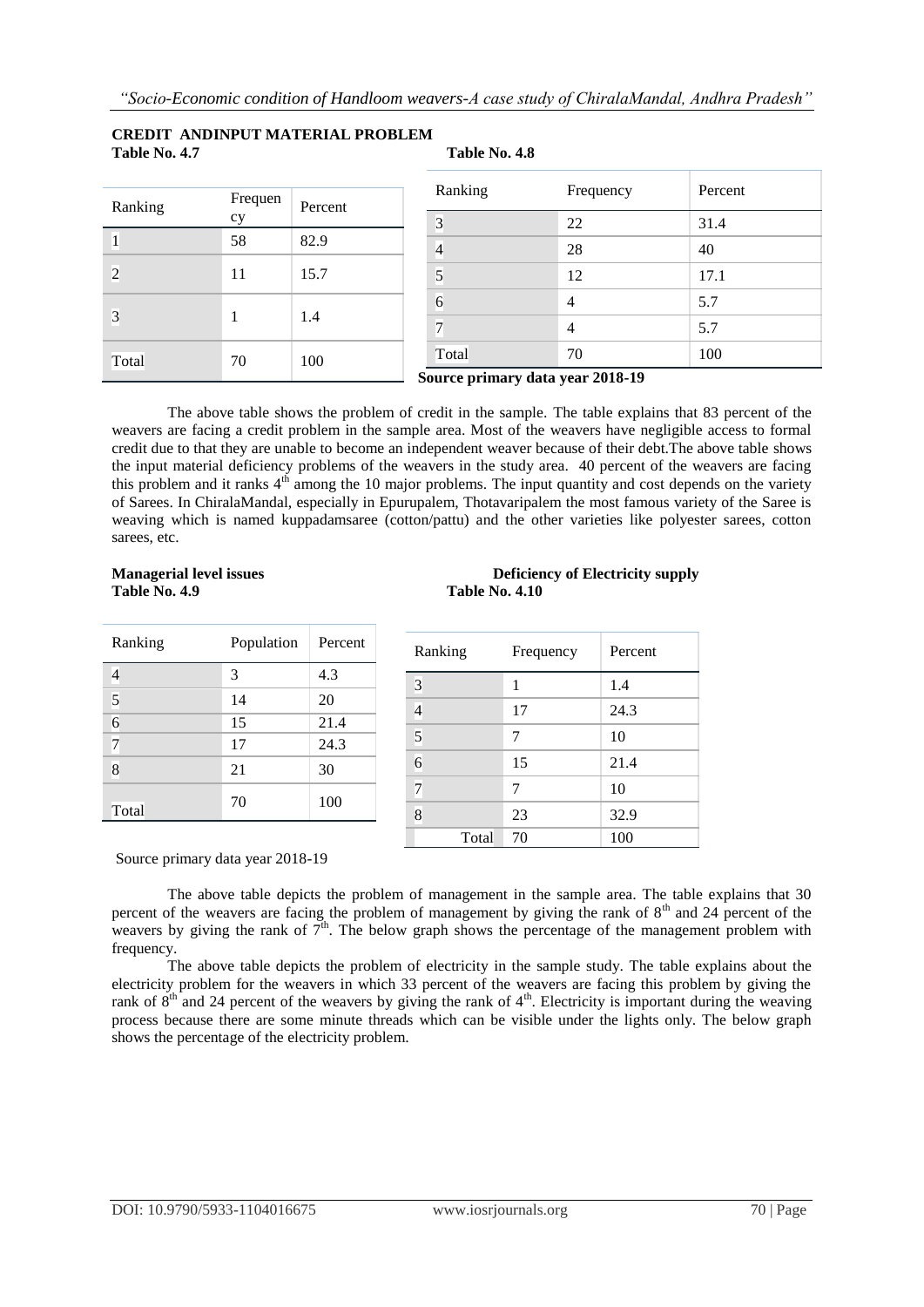*"Socio-Economic condition of Handloom weavers-A case study of ChiralaMandal, Andhra Pradesh"*

|                | <b>HEALTH PROBLEM</b><br><b>Table No. 4.11</b> |         |                | <b>EXTRA WORKING HOURS</b><br><b>Table No. 4.12</b> |         |
|----------------|------------------------------------------------|---------|----------------|-----------------------------------------------------|---------|
| Ranking        | Frequency                                      | Percent | ranking        | Frequency                                           | Percent |
| $\overline{1}$ | 4                                              | 5.7     |                |                                                     |         |
| $\overline{2}$ | 6                                              | 8.6     | 1              | 7                                                   | 10      |
| $\overline{3}$ | 38                                             | 54.3    | $\overline{2}$ | 42                                                  | 60      |
| $\overline{4}$ | 14                                             | 20      | 3              | 6                                                   | 8.6     |
| 5              | 4                                              | 5.7     | 5              | 1                                                   | 1.4     |
| 6              | 2                                              | 2.9     | 6              | 1                                                   | 1.4     |
| 7              | 1                                              | 1.4     | 7              | 11                                                  | 15.7    |
| 8              | 1                                              | 1.4     | 8              | $\overline{2}$                                      | 2.9     |
| <b>Total</b>   | 70                                             | 100     | Total          | 70                                                  | 100     |

Source primary data year 2018-19

The above table depicts the health lessness in the study area around 54 percent of the weavers are facing health problems by giving the rank of 3rd among all the problems. The health of the weavers are disturbed because of the dust of chemicals(dyed yarn) are released while weaving. The colours chemicals and the dust from the zari threads which is input material will affect the health by causing diseases like tuberculosis. Body pains, fever, blood pressure, diabetes, etc are the health problems faced by the weavers. The below graph shows the percentage of the health problem.

The above table depicts the problem of heavy working hours in the sample area. The table explains the problem of heavy working hours in which 60 percent of the weavers are facing this problem by giving the rank of  $2<sup>nd</sup>$  among all the problems. Normal weavers should weave at least 6 hours as minimum working hours to meet their basic necessities. The below graph shows the percentage of heavy working hours problem.

#### **Lack of training and skills Table No. 4.12 Table No. 4.13**

| ranking      | Frequency | Percent | ranking      | Frequency | Percent |
|--------------|-----------|---------|--------------|-----------|---------|
| У            | 37        | 52.9    | 8            | 10        | 14.3    |
| 10           | 33        | 47.1    | 9            | 33        | 47.1    |
|              |           |         | 10           | 27        | 38.6    |
| <b>Total</b> | 70        | 100     | <b>Total</b> | 70        | 100     |

Source primary data year 2018-19

The above table shows the problem of skill in the study area. The table explains the skill problem in which 47 percent of the weavers are facing this problem by giving the rank of  $9<sup>th</sup>$  among all problems. The above table depicts the problem of lack of training in the sample study. The table explains the problem of lack of training in which 53 percent of the weavers are facing this problem by giving the rank of  $10<sup>th</sup>$  among all 10 problems. Govt. had initiated clusters for the training of the weavers for their welfare. The below pie chart shows the percentage of the lack of training problems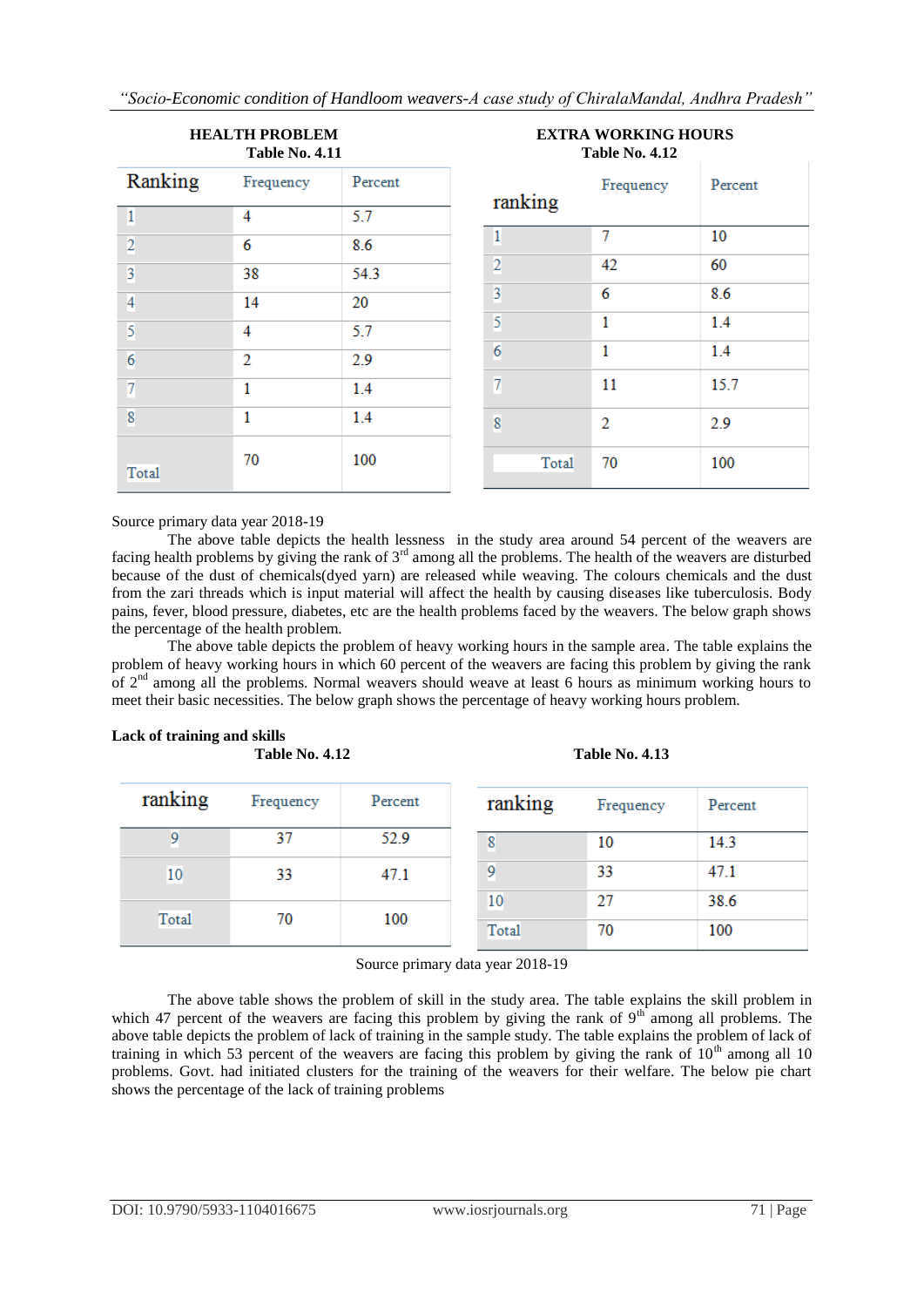#### **ANNUAL PRODUCTION**

| Baaru        | Frequency      | Per cent |
|--------------|----------------|----------|
| below 20     | 10             | 14.3     |
| $21 - 98$    | 48             | 68.6     |
| $177 - 254$  | $\overline{2}$ | 2.9      |
| $255 - 332$  | 1              | 1.4      |
| $333 - 410$  | $\overline{2}$ | 2.9      |
| $411 - 488$  | 3              | 4.3      |
| $489 - 566$  | $\overline{2}$ | 2.9      |
| 723 and over | $\overline{c}$ | 2.9      |
| Total        | 70             | 100.0    |

#### **Table No. 4.14**

The above table 14.15 depicts the annual production of a weaver and master weaver in the sample study. The table explains the annual production in which 69 percent of the weavers are producing 21-98 Baaru's in a year. Baru means five Sarees with blouse piece or six sarees without blouse piece. The above 200 baaru's are produced by the master weavers by the normal weavers. In a month weaver can weave 2 or 3 baaru's depend upon the variety of the sarees.The below graph shows the percentage of production.

#### **Researcher's Observations. COOPERATIVE SOCIETIES:**

In ChiralaMandal researcher has gone through villages like epurapalem,thotavaripalem, and jandrapeta. In Jandrapeta there are no cooperative societies existed. In Thotavaripalem there is one cooperative society named "Sri Markandeya handloom weavers cooperative society" which is working till now with the help of an NGO called to assist, this NGO has given 10 lakhs rupees as a credit for this society.105 weavers have registered their names in this society but only 20 members are working because of the lack of capital. This society won't sell their products to the APCO because of their late payment. Even though if there is APCO, this handloom cooperative society is not that useful for the weavers' welfare at present.InEpurupalem village, there are nearly 7 cooperative societies but in that one cooperative society is working that too have credit problems for the management. In the cooperative societies old aged people are working for their livelihood that too less in number are working and their wages are low because they weave cotton sarees for which the Majuri(wages) are low. In Chiralamandal cooperative societies are not that serviceable for the weavers.

#### **MASTERWEAVERS:**

The majority of Master weavers in the Chirala are well settled. Otherwise, we can say that they are highly dominated people. Predominantly weavers will work under the master weavers. One of the important reasons for the failure of the cooperative societies is 98 percent weavers will work under masters because they will attain their need of money whenever they are in necessitate and the wages will be given soon after the work was done. But at present because of the goods and services tax, the demand for the handloom sarees is decreased comparatively. Compared to the past sales the demand for the handloom sarees is decreased in the market. So the profits for the master weavers are turned down for a while and the present situation also the same. This will indirectly affect the wages of the weavers. Some of the master weavers who were not highly graduated or not completed their secondary school were unable to understand the goods and services tax(GST) and due to this the trading is reduced and the master weavers are feeling it be risky and some of them are doing their business illegally. Mostly the master weavers in the Epurapalem village are well settled. Their standard of living is far better than the weavers. Because of the existence of the master weavers, the livelihood of the weavers is better if we compared it to the past.

#### **WEAVERS:**

The standard of living of weavers is better if we compared it to the past. If we compared to the Guntur district the socio-economic conditions of weavers in the Prakasam district are better but the weavers should work minimum 8 hrs for their livelihood. During the past era, the weavers in ChiralaMandal were weaved the low-quality products for which the wages were low like lungis, dress materials, etc. Nigerian products were famous during the 1980's and those products are profitable for both master weavers and weavers. Now the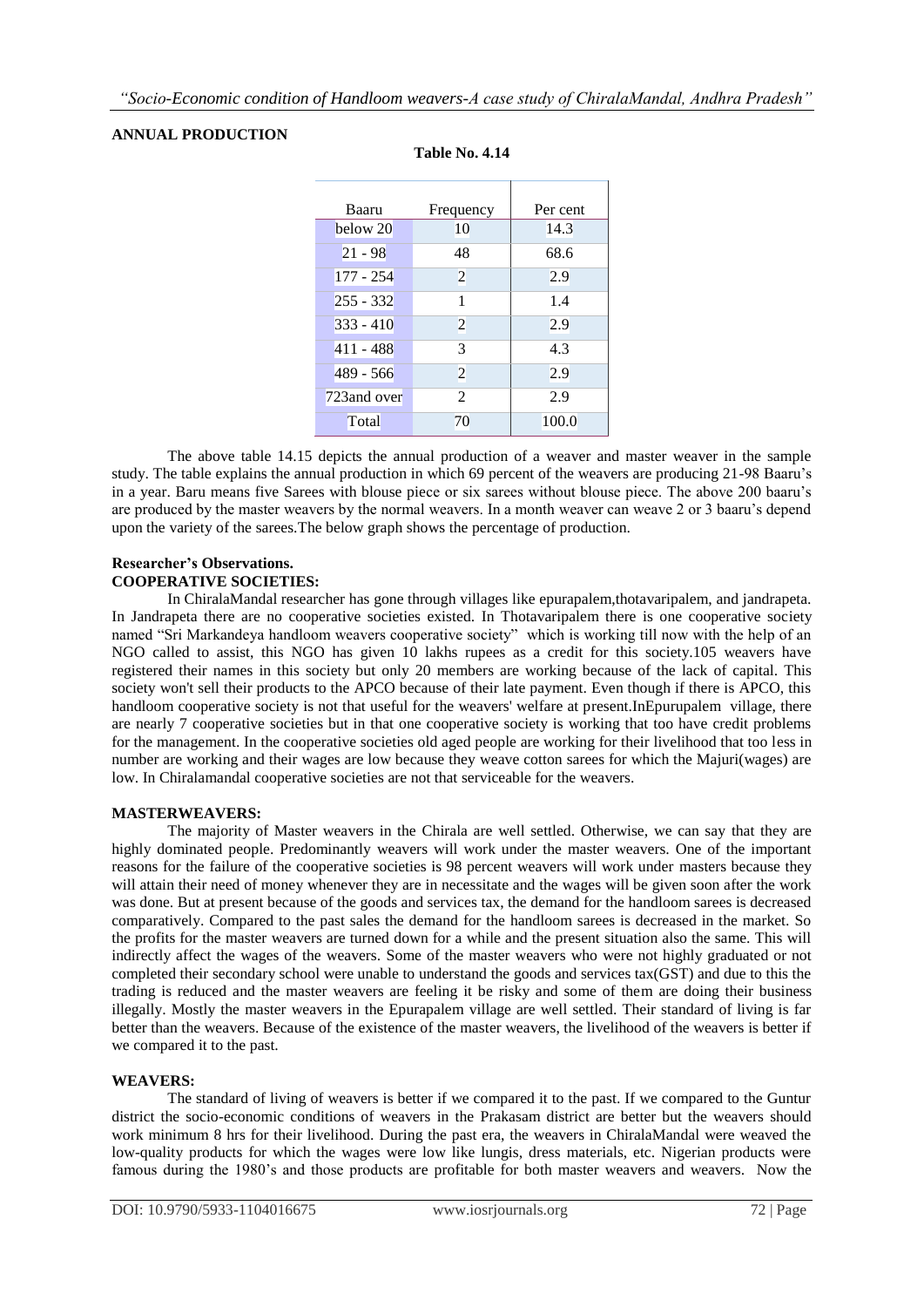weavers in the villages like epurupalem, jandrapeta, thotavaripalem are weaving kuppadampattusarees, silk/silk sarees for which the wages are high if compared to the weaving of cotton/cotton sarees. The Majuri(wages) per baaru(1 baaru=5or6 sarees) for kuppadamsarees is rs7500/- and the entire family should work to complete the baaru and in a household, both wife and husband will work because the process of weaving is long and difficult too. Till today weavers are indebted to the master weavers with interest of rs5/-.For their better livelihood they should work daily and that too most of the weavers are working 12-14 hours. They will work for the whole month except on Amavasya (lunar phase of the new moon). Padmashali will stop their work on Purnima or pournami where devangulu on Amavasya(lunar phase of the new moon). They are facing a credit problem along with illness. Diseases like tuberculosis, diabetes, blood pressure and body pains are common among old aged people. Especially weavers can't save because their income will be sufficient and it won't be sufficient for their livelihood along with the interest payment to the master weavers. If coming to the government schemes like mudra loan majority of the weavers didn't get approval. Some of the weavers got the approval of mudra loans through recommendations from political parties. Weavers Health card has been canceled by the present government and merged with the general health card which will be useful for the surgeries etc. Till now the weavers are facing obstacles for their daily livelihood. Banks were not ready to give loans to the weavers because most of the weavers are not paying in time and some of the weavers are awaiting the runamaphi. The banks are getting in to lose and they are not giving loans as soon as possible. Weavers are feeling helpless and they are borrowing money from masterweavers with high-interest rates and they will fall into indebtednees. The weaving skill which has been our tradition is going to diminish and diminishing because of a lot of complications. The work which will give employment for the whole family will be exhausting in the future and now it has been reduced if we compared to the past handlooms. In Epurapalem the number of handlooms has been reduced.

#### **GOVERNMENTS ROLE:**

Now the present ruling party (Telugu Desam Party) has initiated some subsidies like wage compensation, free power up to 100 units, rural housing cum workshed, urban worksheds, insurance scheme. These schemes are going to implement before the 2019 elections. The application process has been completed. The government is providing jacquard lifting machines(motor) as a subsidy with the payment of 10 percent by the weavers and the application process was completed and the implementation is remaining. weavers are hoping for the proper implementation. His(hathkarghasamvardanshayata) which is a central govt scheme is now under process in which 40days training is giving for the usage of the modernized lifting machines(jacquard machines is used for the weaving of high-quality sarees with new designs like pattusareesetc) under clusters division. The reservation of 22 varieties has been reduced for 11 varieties and that too it is not successfully implemented because the power looms are copying the new handloom designs illegally if there is reservation also. Because of the government's non-observance, handloom weavers conditions are becoming more pathetic because of handlooms. Bhunkaryojana has not been implemented and even one person in ChiralaMandal has not been profited. Even though the thrift has been increased to 16percent the weavers are not showing interest to work under cooperative societies because of the lack of wages payment in time etc. If the government has been shown or pay attention to the problems of weavers during past the situation of weavers reduction cant have happened.

#### **Concluding remarks:-**

From the above analysis, one can conclude that 37 percent of the weavers who are under the age group of 41-50(old age people) are working. It shows that the youth population in the weaving field is reduced. Caste wise the people who are under the category of Padmashali have predominantly taken the share of 67 percent. Among the three villages Jandrapeta, Epurupalem and Thotavaripalem the majority of the weavers are Padmashalis.

31 percent of the weavers have completed their secondary education and after that most of the people have discontinued theirs because of their family backwardness.

57 percent of the weavers have spent their income less for education which is less than RS6000 in the year 2018-19. Most of the weavers' children are perceiving their education from the govt school through the benefits of the category OBC.

The health expenditure for the weavers was also less which is less than Rs 8500 for the year 2018-19. This indicates that the majority of the weavers are going for the checkup to Govt. hospitals.

40 percent of the weavers are spending their income from Rs102001-Rs151500 for the consumption purpose for the year 2018-19. There is a piece of evidence that the majority of the weavers are spending their income for the consumption only and the savings are less because of their wage limitations and 74 percent of weavers spend the amount of Rs1001-Rs10800 on clothing and footwear. Because of the fewer savings, they can't afford food expenditure.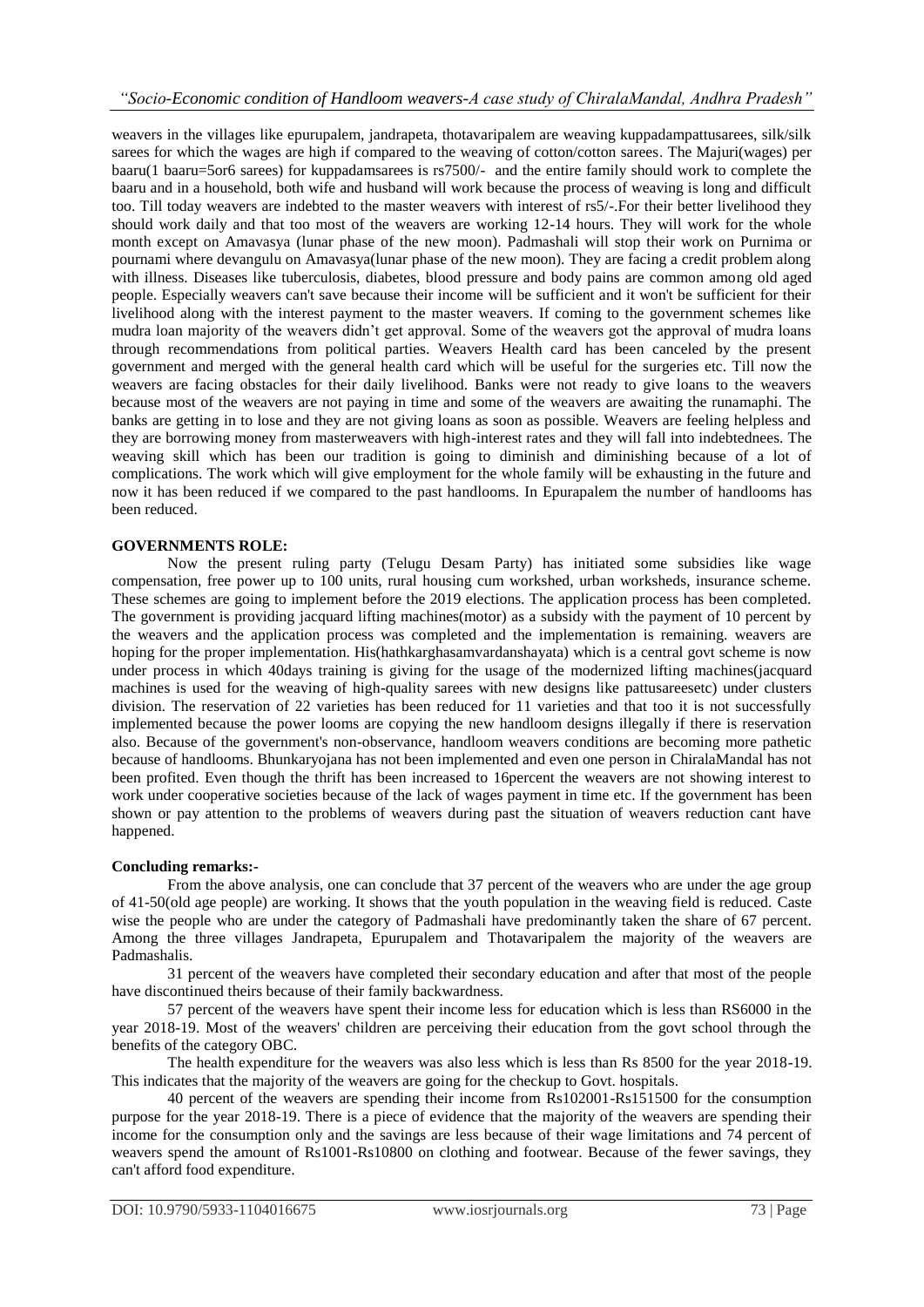The majority of the weavers are working 7- 8 hours a day and it is compulsory for everyone to work for the minimum wages. The climatic conditions should also support them for their so they should work daily to compensate for the months of summer and rainy season.

At present the implementation of the Comprehensive Handloom Cluster Development Scheme (CHCDS) for the development of Mega Handloom Clusters during the period from April 2017 to March 2020. In Andhra Pradesh, the chief minister Chandrababu Naidu announced Rs 4,000 per month for two months in monsoon season as the allowance for the weavers as the pits of the handlooms would be wet with the rainwater and no work will be done. He also said that the government will provide health insurance for free to the weavers and provide 100 units of electricity free of charge. He said that the government would give a special rebate on yarn to get a total of 30 percent subsidy, as he cannot guarantee the GST waiver for the weavers by the central government. He said that there are individual weavers under 305 societies suffering from debts and he announced loan waiver for them. He approved the requests to appoint 100 junior technical officers and fulfilling pending compassionate appointments and announced that the government would give surety to NCDC for sanctioning a loan of Rs 150 crore to APCO. Naidu announced the establishment of NIFT at Amaravati and asked the youth from the weavers' community to utilize its services in making new designs and marketing the products through online service providers. He agreed to construct the procurement, research, training and design center along with the establishment of SerifedCenter in Chirala. The implementation of this scheme has been started and its on the process while I went for the fieldwork.

#### **Recommendations:-**

Expanding Quality and Availability of Raw Materials: To broaden the accessibility of crude materials, private plants can be incited to set up warehouses in the substantialhandloom groups, with the end goal that uncomplicated supply of yarn can be encouraged.

#### **Empower Renewed Designing**

Preparing programs in internationally seen institutions abroad can be of extraordinary use in improving the plans of handloom items. The ace weavers and other craftsmen can be sent to these institutions to attend direction sessions on structure, innovation, item quality necessities, innovation and production strategies.

#### **Adoption of E**ff **ective Marketing Strategies**

The operations of handloom cooperative societies and the Handloom Development Corporations should be substantially patched up to expand their eff ectiveness. These cooperatives can make showrooms in potential territories of offers to attract the attention of clients.

#### **Creating a Niche Premium Market :**

Handloom items are eco-accommodating and are to a great extent natural, and this attribute can be utilized to attract the attention of clients. There is gigantic potential for green attire among condition cognizant purchasers and this pattern must be utilized fruitfully for the handloom area.

#### **Upgrading E**ffi**ciency of PWCS :**

The administration of the essential weaver cooperative societies should be improved, and a gifted arrangement of the board executives, who have an establishment in the handloom area ought to be locked in. The initiation of the association of private open organizations to enhance the functioning of the PWCS would be profitable.

#### **Expansion of Credit:**

To push development in the handloom area, the weaver societies must arrangement in substantial-scale ventures, for example, opening showrooms, enlisting fashioners, gaining information and direction on market patterns and up-gradation of the colouring procedure. These operations require the supply of bounteous credit; in this way, term advances can be off ered to weaver societies for these broadly huge uses. The most central measure in this relation is developed the financial proficiency controlled by the handloom weavers.

#### **Infrastructural Development**

Guaranteeing consistency in the supply of intensity and updated benchmarks of thruways and ports are critical to guarantee and protect the ideal result of the eff orts of the handloom weavers. At the point when contrasted with the international logistics arrange, India's vehicle facilities are similarly less progressed, resulting in additional operational costs. Observing the inventory network is essential in the efficient production all things considered, including handloom items.

#### **Infrastructural Development**

Guaranteeing consistency in the supply of intensity and updated benchmarks of thruways and ports are critical to guarantee and protect the ideal result of the eff orts of the handloom weavers. At the point when contrasted with the international logistics arrange, India's vehicle facilities are similarly less progressed, resulting in additional operational costs. Observing the inventory network is essential in the efficient production all things considered, including handloom items.